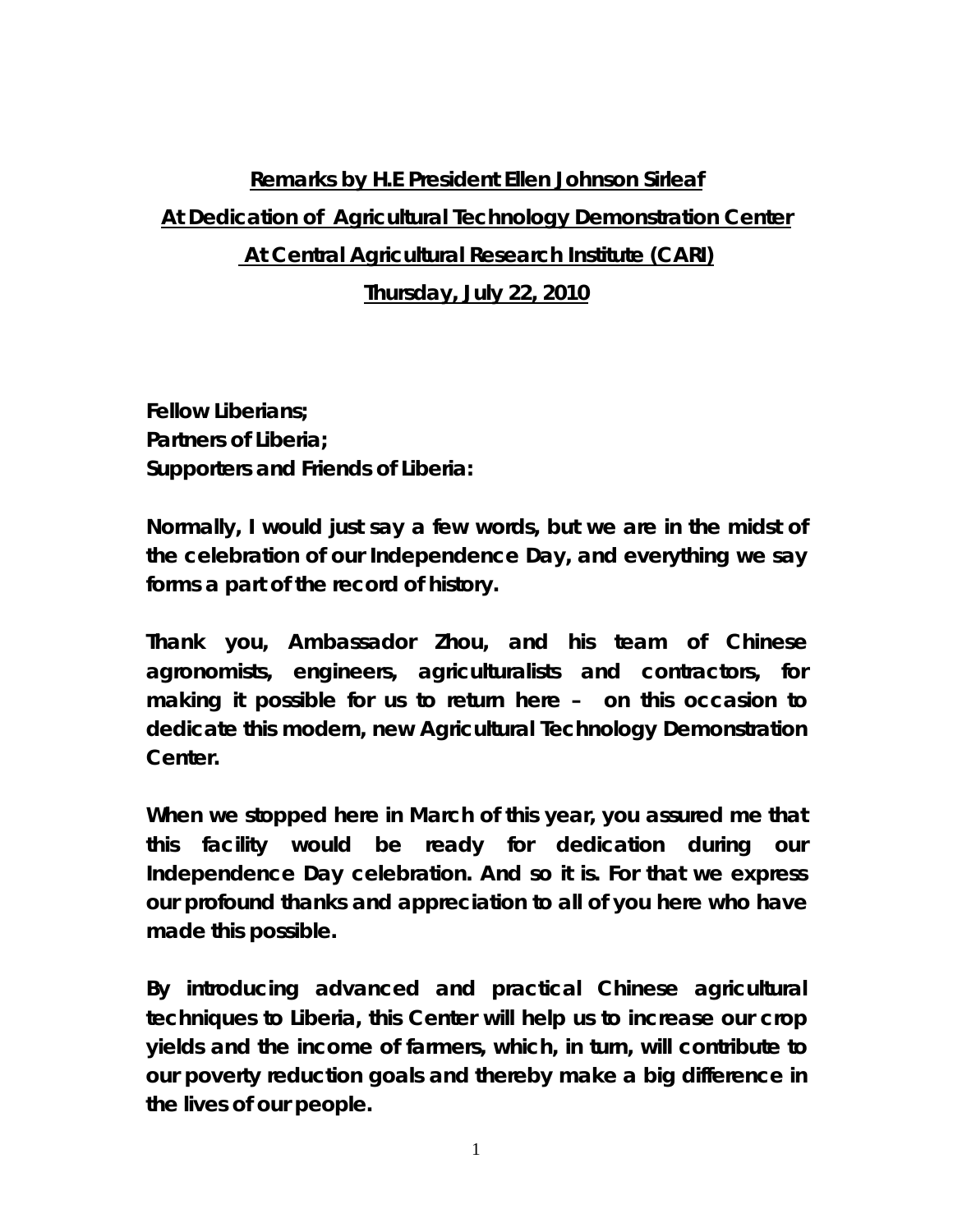**We thank the Government of the People's Republic of China for its generous support in making this possible. It was among the eight policy measures announced by Chinese President Hu Jintao at the Beijing Summit of the Forum on China-Africa Cooperation (FOCAC) in November 2006, which I had the privilege to attend. The Longping High Tech Corporation – and I understand that the previous speaker came all the way from China for this occasion. We want to congratulate you and your team, and thank you for coming to participate in this event.** 

**This Center is one of only seven constructed in all of Africa. We, in Liberia, are blessed to have been among the chosen few, and we know that we will benefit immeasurably from this Center as we see what it will do for our farmers. No doubt, it will play a significant role in putting Liberia on the road to sustainable agriculture and food security.** 

**This Center stands as a shining example of the good friendship – the strong friendship – between Liberia and the People's Republic of China.** 

**It is in Bong County, which is in the heart of our country, and it is through this central county that so much of the agricultural products go up and down the highway. It is especially fitting that this agricultural project be situated here in Bong County.** 

**Although seriously affected by the war, our country has shown, our people have shown, a determination – a strong determination – to put the past behind us, and to build the confidence that will attract investment and development for our country. Bong County already hosts the Central Agricultural Research Institute, which is being reactivated and strengthened through the efforts of the Minister of Agriculture and her colleagues.**